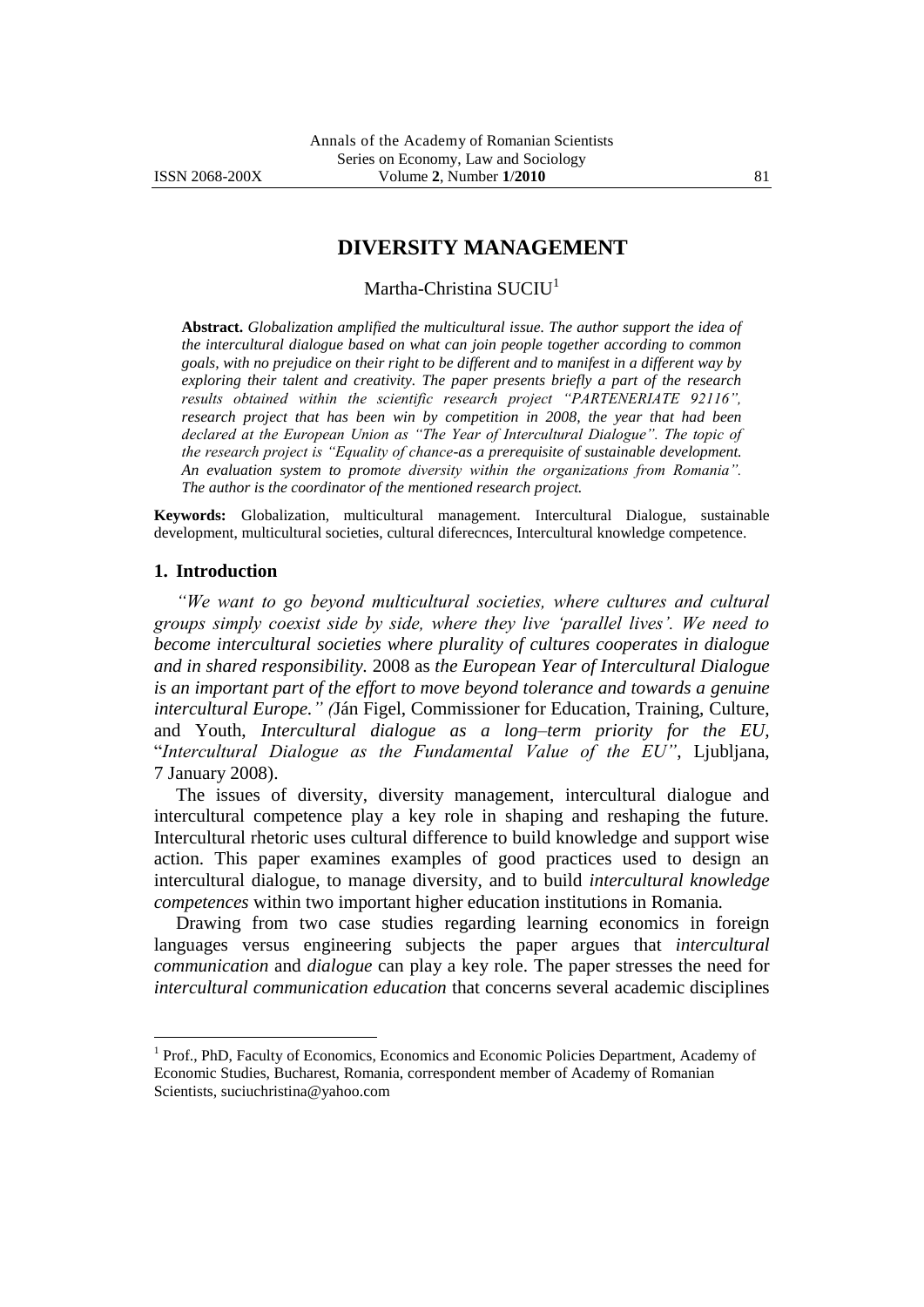- psychology, social psychology, sociology, education, media studies, cultural anthropology and management (Stier, 2003).

## **2. From intercultural sensitivity to intercultural competence and effectiveness**

*Good intercultural teaching practice* focus on *the intercultural competence*  which requires shifting from "*intercultural awareness and sensitivity*" to "*intercultural effectiveness"* (Salo-Lee, 2007). A *constructive intercultural dialogue* within a university is becoming essential to perform successfully in the long-run. Universities should promote "*cultural respect*" that requires respect for all persons involved in *intercultural communication*, regardless of their origins and cultural choices. G. Chen and W. J. Starosta (1996) describe a model which focuses on four elements: *communication skills, personal attributes* (including the capacity for "*social relaxation*"), *psychological adaptation* (including the ability to cope with stress), and *cultural sensitivity*.

While there are studies (Halualani et al., 2004; Halualani, 2008) that reflect how culturally different students define, make sense of, and experience intercultural interaction at a multicultural university in the US, they are not centered on intercultural competencies. Halualani's study - also based on questionnaires and interviews - reveals that there are two main ways of defining and interpreting intercultural interaction on behalf of students: being among or within a demographically diverse campus and the exchanges between individuals of different national, racial and ethnic backgrounds.

The papers examine the extent to which culturally different students engage in intercultural interaction at a multicultural university and what characterizes such intercultural interaction experiences.

The main conclusions of Halualani's research show that studying in a multicultural university makes students engage in intercultural interactions and intercultural dialogue, which makes them more open-minded and non-prejudiced. Although these studies answer questions such as defining intercultural dialogue and intercultural interaction from the perspective of students who learn in a multicultural university, we consider that they do not reflect students' perception on the effectiveness and benefits of studying in a multicultural learning environment.

Gento S. and Medina A. proposed a study that reflects the implementation of a research project concerned with promoting intercultural education in the academic environment.

In our country there are researches concerning intercultural dialogue and intercultural issues but these studies are mainly focused on defining and analyzing intercultural dialogue from ethnic or racial perspectives (Poledna, R., Ruegg, F., Rus C.). The studies undertaken so far, present different thematic, methodological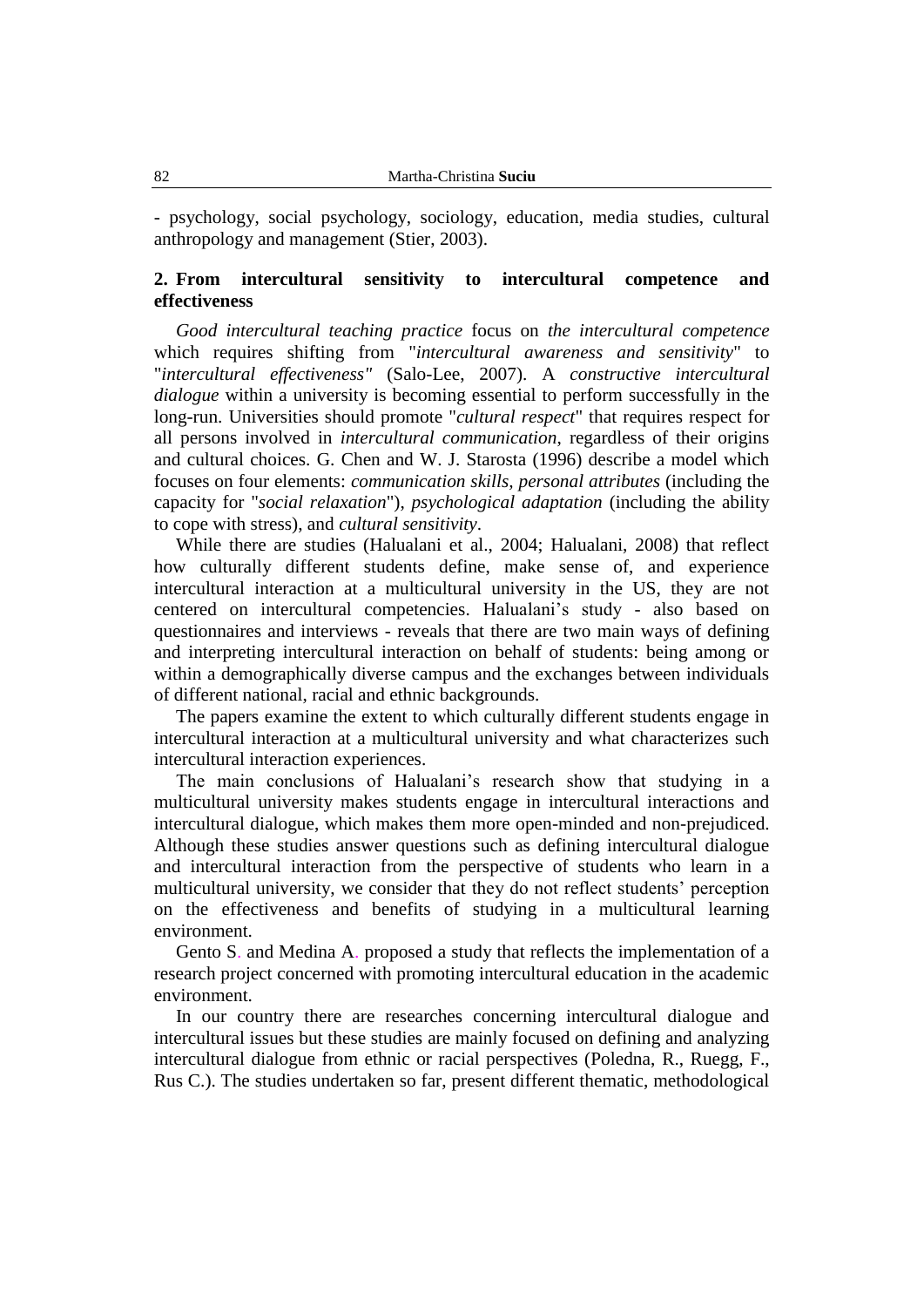and theoretical points of view. The present study is characterized by the attempt to be in accordance with the international scientific debate concerning intercultural issues. Current debates have strongly influenced social sciences in Romania while serious attempts have been made to set forward European and South-Eastern European solutions for promoting intercultural dialogue from an ethnic point of view.

The most important goal of our study was to improve students' intercultural competences through intercultural dialogue in academia, as a prerequisite to help students feel more prepared and more open to similar experiences. Students will benefit from such intercultural competences leading to a long-run sustainable competitive advantage.

### **3. The methodology applied in the research project**

In the first place, we have investigated the most appropriate research methodologies available. With the aim of understanding the implication of intercultural dialogue and intercultural capabilities in the context of *KM* and knowledge assimilation among students and being able to provide a correct and accurate interpretation of results we have decided to perform a qualitative research in two most prestigious universities in our country.

The questions proposed in our survey were chosen following a proper analysis of some of the most important studies on intercultural issues and intercultural dialogue. The questionnaire represents an extension of the studies proposed by Halualani R.T and Gento & Medina, who have been preoccupied by the delimitation of concepts and the perception of intercultural dialogue, as well as by the understanding the way teachers respect cultural diversity principles.

This study tries to deal with issues such as: intercultural contact, intercultural experiences, intercultural abilities in the context of KM and career management from the perspective of faculties where students learn in foreign languages and foreign students learn alongside with Romanian students.

We have tried to identify possible advantages for students in order to adapt faster, to be more open, and interact more easily in the context of knowledge assimilation in academia and KM in life.

Furthermore, the flexibility of the study facilitates the discovery of the real perception on intercultural contact and dialogue both within and outside the learning environment. This is a major element that has to be taken into consideration since the study context regards several domains as stated by Halualani (Halualani 2008):

- i) personal approach and experiences on intercultural contact,
- ii) personal and educational factors facilitating or inhibiting communication skills,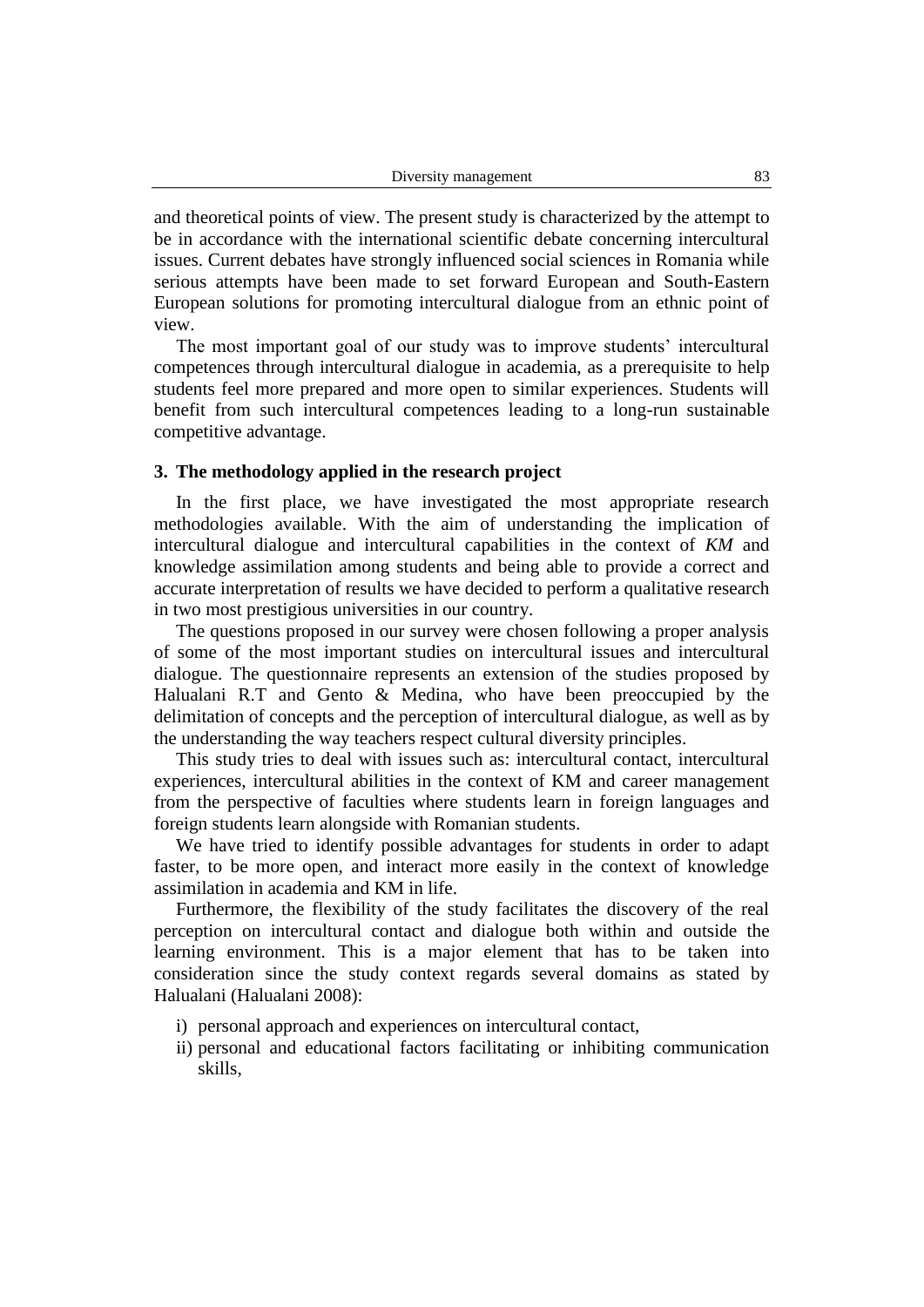iii) human resource abilities to adapt and operate in organizations characterized by cultural diversity.

We have been interested in the students' openness to intercultural dialogue, therefore the survey was mostly addressed to Romanian and foreign students who study together.

The aim of our empirical investigation was to attempt a factual answer to a fundamental question in our research: "*Do intercultural dialogue and intercultural communication have a major impact on KM in the context of working in organizations marked by cultural diversity?‖*

The collected data were analysed and interpreted against results and findings of research undertaken mostly in countries that benefit from interculturality due to their native history (United States of America). Therefore, we consider that further research work should be conducted in our country in order to confirm or refute the results of our study.

### **4. Intercultural Competence within diverse multiethnic student groups when all the topics are taught in foreign languages**

The majority of courses offered in our universities are taught in Romanian. However, there are faculties where all the subjects are taught in foreign languages. We focused our research on the *Faculty of Business Administration*  (FBA) that offers courses taught in foreign languages (English, French and German) and functions within the Bucharest University of Economics. This faculty was created in 1990 and now both Romanian and foreign students (from more than 50 countries) study here. We consider that this faculty is *an example of good practice* for *a multilingual university* that facilitates *intercultural dialogue*. In order to discover if the subjects taught make any difference we considered also the case of *the Faculty of Engineering in Foreign Language* (FEFL), *the English*  section, at "Politehnica" University, Bucharest. We applied the questionnaire method for both universities.

The primary source of data was a 25-question survey that focuses on students' knowledge, attitudes and experiences regarding multicultural education.

The questionnaire had two parts: the first part mostly referred to the personal information of our respondents (such as: faculty, year of study, nationality, age), while the second part was centered on students' opinion and perception on intercultural dialogue and intercultural competences accumulated in university. Twenty-two of these survey questions were multiple choice questions and the last three were open questions. The open questions include: (1) describe which are the circumstances of interaction with foreign students, (2) provide suggestions for universities in order to promote and sustain intercultural dialogue and cultural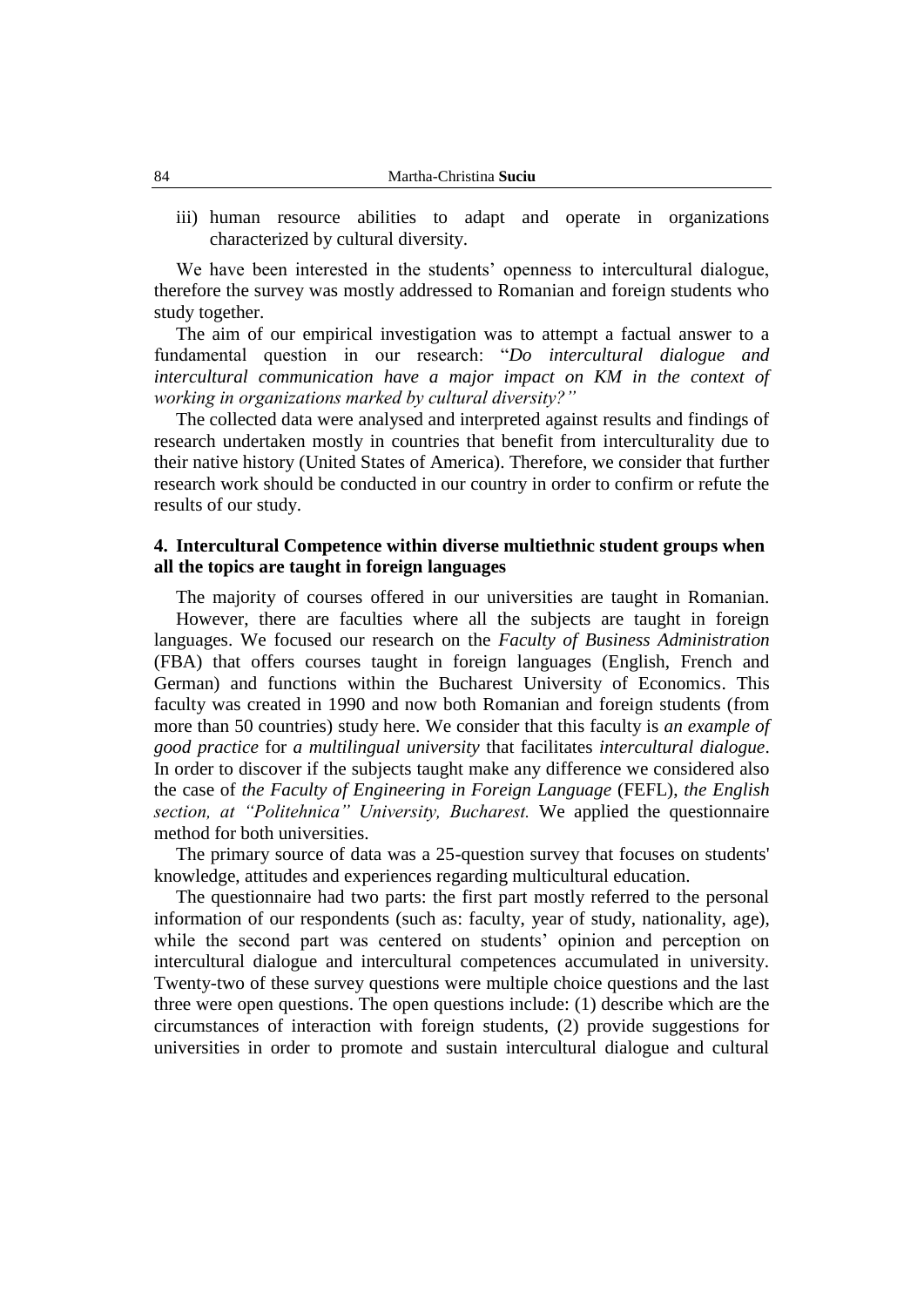diversity in the learning environment and (3) any feedback you would like to provide.

Multicultural training was described to the students as a focus on students' ability to work effectively with various cultural identities.

The hypotheses of the study were:

- $\bullet$  H<sub>1</sub>: Intercultural dialogue in the learning environment
- H2: Intercultural dialogue and intercultural contact help complete future career management

• H<sub>3</sub>: Working and studying in a cultural diverse environment favorable to KM can lead to more resourceful work outcomes, including personal development.

The results of the first part of our survey is presented in Table 1.

**Table 1.** Personal information of students questioned in our survey for both Faculties

| FAB                                                                                                                                                                                                                                          | <i>FEFL</i>                                                                                                                                                                                   |
|----------------------------------------------------------------------------------------------------------------------------------------------------------------------------------------------------------------------------------------------|-----------------------------------------------------------------------------------------------------------------------------------------------------------------------------------------------|
| Mainly <i>first</i> year undergraduate business                                                                                                                                                                                              | Mainly third year and second year                                                                                                                                                             |
| students                                                                                                                                                                                                                                     | undergraduates                                                                                                                                                                                |
| Students mainly of Romanian nationality                                                                                                                                                                                                      | Students mainly of Romanian                                                                                                                                                                   |
| (86%)                                                                                                                                                                                                                                        | nationality (75%)                                                                                                                                                                             |
| Foreign students participation to our<br>survey: Israeli (3%), American (2%),<br>Turkish (2%), Lebanese (1%), Palestinian<br>$(1\%)$ , Belarusian $(1\%)$ ; $(4\%)$ of the<br>respondents did not declare their<br>nationality               | Foreign students participation to our<br>survey: Spanish (5%), Tunisian (5%),<br>Abidjan $(5\%)$ ; $(10\%)$ of the respondents<br>did not declare their nationality                           |
| Their citizenship is almost the same as                                                                                                                                                                                                      | Their citizenship is the same as their                                                                                                                                                        |
| their nationality with very few exceptions                                                                                                                                                                                                   | nationality with no exceptions                                                                                                                                                                |
| The nationality declared for the parents<br>are: Lebanese, Israeli, Romanian,<br>Palestinian, Belarusian, Turkish, American<br>and German, while 6% of the respondents<br>chose not to declare their parents'<br>nationality and citizenship | The nationality declared for the parents<br>are: Spanish, Tunisian, Romanian,<br>Abidjan, while 1% of the respondents<br>chose not to declare their parents'<br>nationality and citizenship'. |

The majority of the students surveyed do interact with foreign students (90%).

However, 10% of the respondents did not give a positive answer. It seems that they feel just like they *coexist* in a "*multicultural situation*" (Taylor, 1992;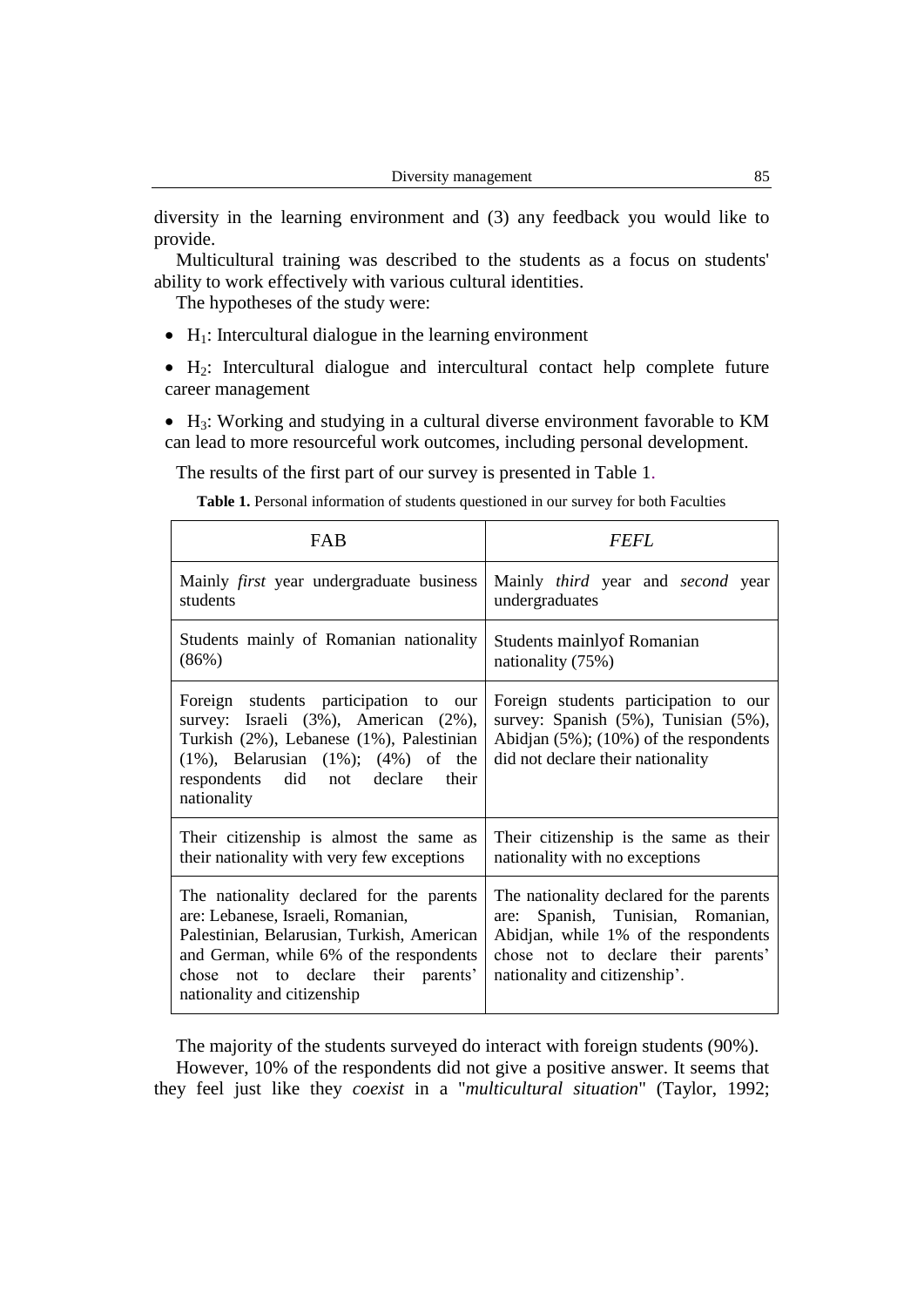Semprini, 1997). It is very likely that their answer explains or reveals the lack of communication with their foreign colleagues despite the fact that they are students in the same year with foreign students. All the negative answers were given by Romanian students, which means that all the foreign students surveyed interact with both Romanian and students of their own nationality and/or citizenship. Another explanation could be assimilated from the point of view that intercultural interaction does not always happen simply because there is a diverse and intercultural learning environment (Halualani R.T. 2008). The circumstances activities and circumstances (17%) – figure 1.



**Figure 1:** The circumstances of interaction with foreign students

However, 12% of the respondents did not want to state what those circumstances were. Within the category "*other circumstances*" fell: leisure activities, extracurricular activities or both. Regarding the students in engineering, 45% declared that they interacted with foreign students within university activities, while 40% indicated leisure and other informal activities. The circumstances presented, offer us a broader range of information regarding their experience, their openness to intercultural dialogue, their interaction preferences and their native inclination to be open to such intercultural communication through different experiences.

In support to our findings we mention that *cross-cultural interactions* are also underlined as enabling "*students to show cultural sensitivity in dealing with foreigners, while using languages already at their disposal, predominantly English*" (P. Cowley, B.E. Hanna, pg 8).

By understanding intercultural interaction, students reproduce a necessary link between being in the presence of diversity, engaging into cross-cultural interaction and realizing cultural open-mindedness, awareness, and non-racist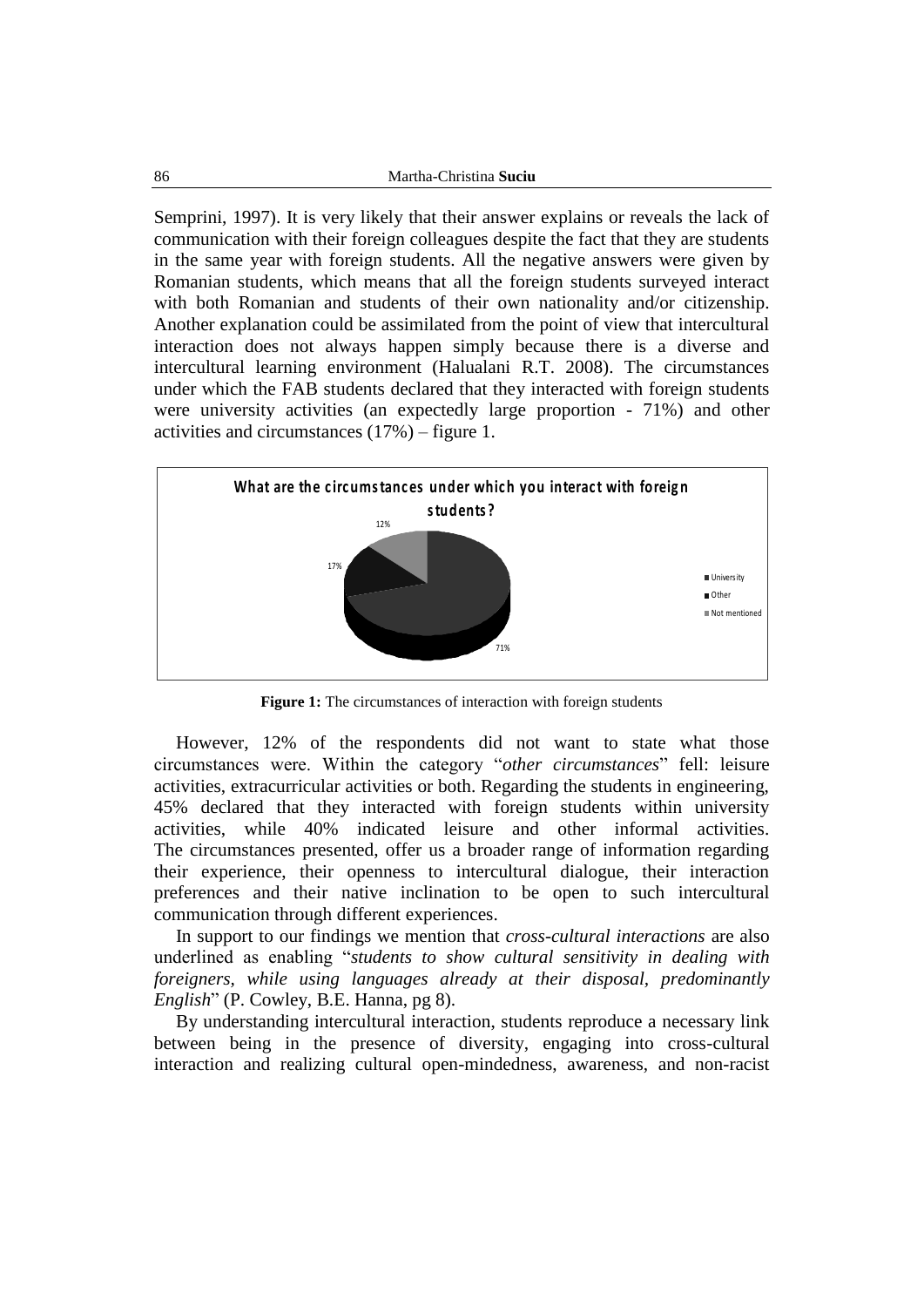living. Studying in a multicultural environment entails also being interculturally involved and competent (R.T Halualani 2008, p 10).

When asked to identify the main difficulties that foreign students faced, the answers were almost equally shared among the four alternatives: understanding the language (27% for both economics and engineering students); adapting (23% for economics and 15% for engineering); socializing (23% for economics and 27% for engineering) and the academic environment (27% for economics and 31% for engineering).

Although students identified the difficulties faced by their colleagues from other countries, if we look at the respondents' answers we may agree with the negative consequence drawn by Halulani: "*The association between demographic diversity and intercultural interaction experiences is that it actually may prevent individuals from seeking out and experiencing actual intercultural interaction because they think they are already doing so*." (pg 11)

In order to improve the learning environment we asked *what policies or measures they would suggest to the Faculty/University to resolve such difficulties.* The students in economics said that the best policy to be applied would be promoting courses to boost intercultural dialogue and sensitivity focusing on the cultural specificity of each student (37% for economics as compared to 24% for engineering). Other suggestions were: the organization of workshops with all the students of different nationalities (25% for both FAB and FEFL), special preparation programs (22% for economics and 31% for engineering) and the dissemination of materials with useful information (15% for economics and 14% for engineering). It is more than obvious that the need for more communication would be a possible solution to these difficulties.

When asked to provide more solutions, students suggested the following: mixed groups of students of different nationality/citizenship; organizing tour guides for foreign students; "*showing around*" sessions for first year students; organizing more language courses (Romanian); offering more language courses (other than English and Romanian); organizing trips to facilitate communication among students of different nationalities; group and team-building activities; sport events; cultural workshops in music and arts; team projects; socializing and extracurricular activities; brainstorming sessions; better prepared administrative personnel; special advisers for foreign students; after school classes; making more room for NGOs to deal with this problem; encouraging more communication in seminars; having more dialogue in classes; cultural exchange programs and intercultural activities; spending more time with Romanian students; informal meetings for students; culturally-diverse menus at the cafeteria; Romanians volunteering to help foreign students adapt.

Kang and Dutton (1997) found that a significant proportion of students' acquisition of knowledge about others comes through experience and interactions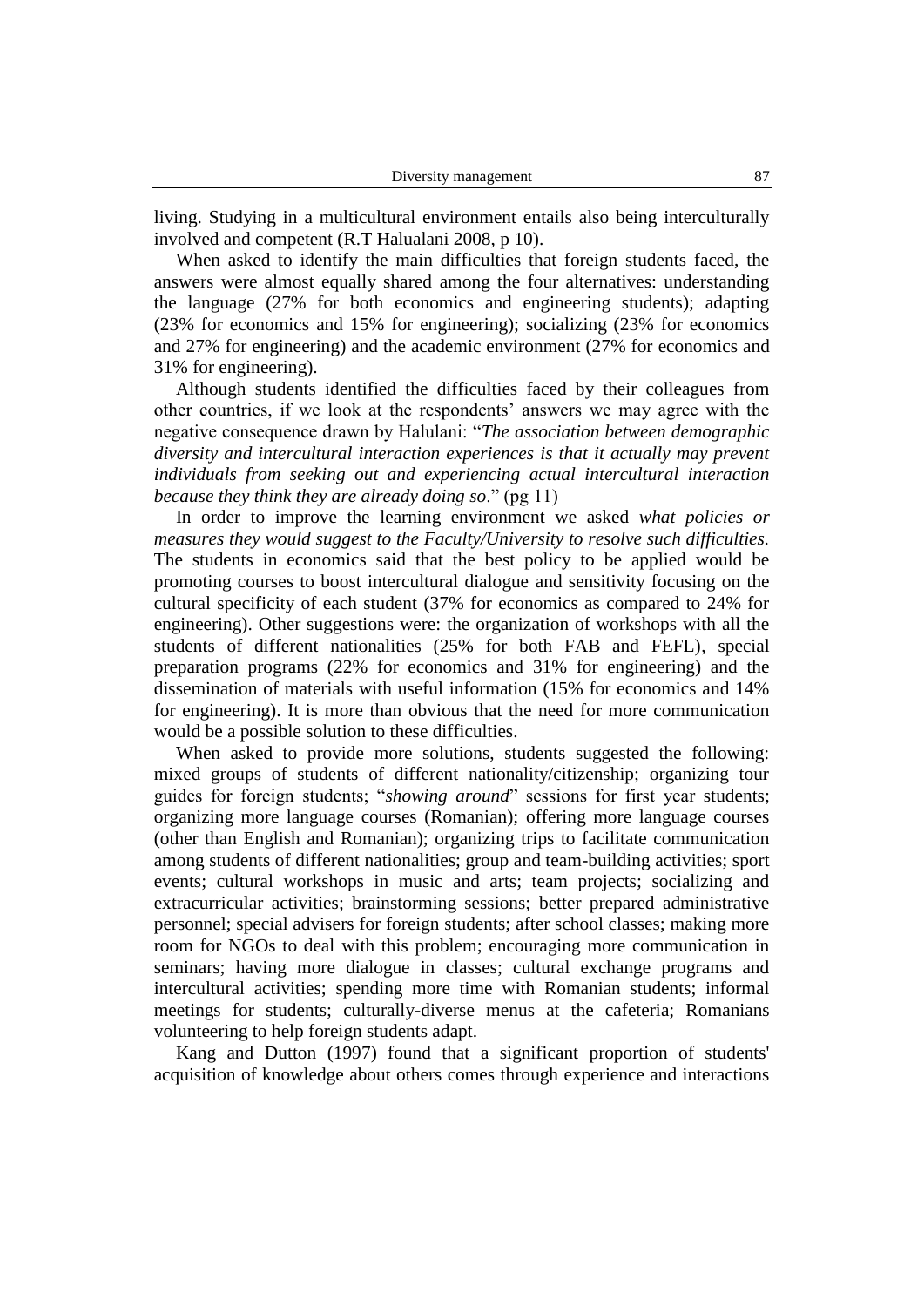with people who are different. But if universities do not fulfill these requirements entirely within the learning environment then it is necessary that all the suggestions proposed by our respondents should be taken into account. The students in this research study indicated the importance, yet the lack of communication and specific policies that would help field experiences in their educational preparation. Therefore, the effort of academic communities to facilitate interaction with diverse populations is vital to increase students' exposure and knowledge background.

Based on their study of university students' multicultural awareness levels, Globetti et. al. (1993) suggested that the content of multicultural courses should help students get involved in experiential learning using methods such as roleplaying and brainstorming. Partially some of these suggestions were anticipated by our students who showed great interest in intercultural dialogue and also demonstrated their realistic implication.

Asked whether there is any specific policy meant to promote intercultural dialogue in their University, in the case of students in economics the large majority (60%) admitted having no idea about any such policy, while 28% said there was such a policy and 12% said there was no such policy. As for engineering students 35% considered there were specific policies, while 40% said there was no such policy and 25% admitted having no idea about any such policy. This question is very useful in discovering how well informed on such issues students are. For the question "*How much does your University/Faculty focus on supporting management of diversity, inclusive treatment and equal opportunities*?" the answers were: "*a lot*" (11% for economics and 10% for engineering), "*to some extent*" (45% for economics and 30% for engineering), "*not enough*" (27% for economics and 35% for engineering), "*I don't know*" (17% for economics and 25% for engineering).

The answers provided reflect that the implication of universities in promoting management of diversity and equal opportunities is not very popular among students. According to Gento and Medina (2008) a particular school culture in the management of diversity can be consolidated with the influence of flexible groups: they contributed, not only to increasing solidarity among students, but also to expanding commitment in order to improve performance of schools, students, teachers and other staff.

Going further with our survey we asked: "*What are the communication difficulties that you encountered in the relationship with students of other nationalities?*" the answers were: different perceptions on things (41% for economics and 46% for engineering), "the language" (24% for economics and 12% for engineering), "the culture" (18% for economics and 15% for engineering), "preconceived opinions" (16% for economics and 12% for engineering), other (1% for economics and 15% for engineering).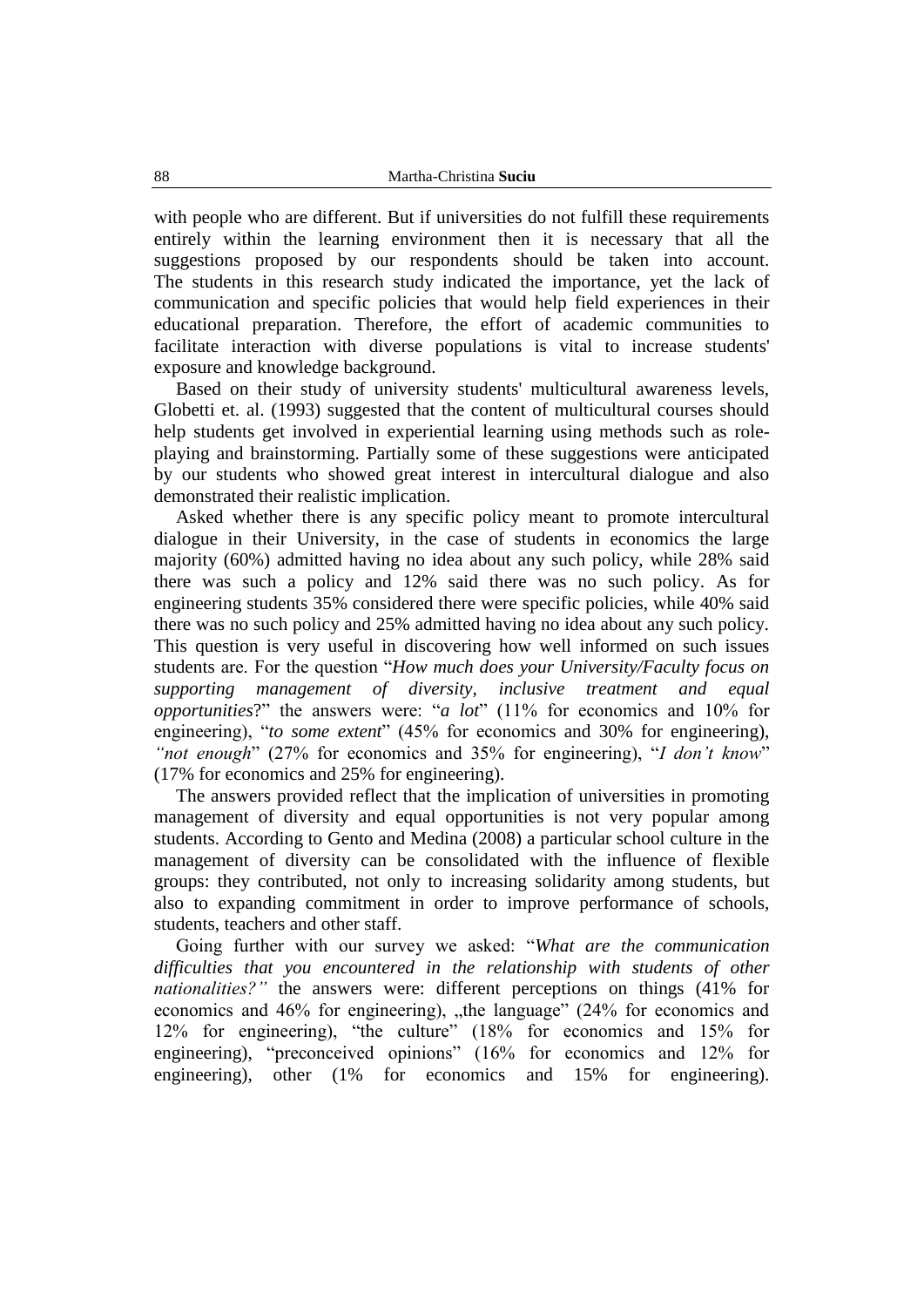If communication represents a barrier in connecting with other nationalities then it is possible that tuition systems and education institutions must take into consideration adapting and promoting courses that teach students to mediate and accept cultural diversity. Figure 3 illustrates the FBA students' opinion as to the *benefits for students to be taught in a foreign language*.



**Figure 2:** The positive impact of studying in a foreign language on students' future career

The importance of studies in a foreign language for intercultural communication in the University was assessed as follows: the majority of the positive answers (32% for economics and 35% for engineering) were in favour of a better preparation to face any future challenges related to intercultural dialogue. 25% for economics and 21% for engineering referred to better and improved language skills due to courses taught in a foreign language; 22% for economics and 28% for engineering pointed to easier socialising due to courses taught in a foreign language; 20% for economics and 14% for engineering referred to openness in communication. 2% for both groups suggested that enlarging career opportunities and learning about other cultures would be other benefits.

The results to the question "*In your opinion, is there any advantage for Romanian students to be taught in a foreign language other than Romanian*?" are illustrated in figure 3.

Next, when asked whether studying in a foreign language would have a positive impact on students' future career, including their own career, 87% for economics and 95% for engineering gave a positive answer, 3% for economics gave a negative answer, while 10% for economics and 5% for engineering did not know what to say. Similar answers were given by students in engineering among whom 80% considered that studying in a foreign language had a positive impact for future career management.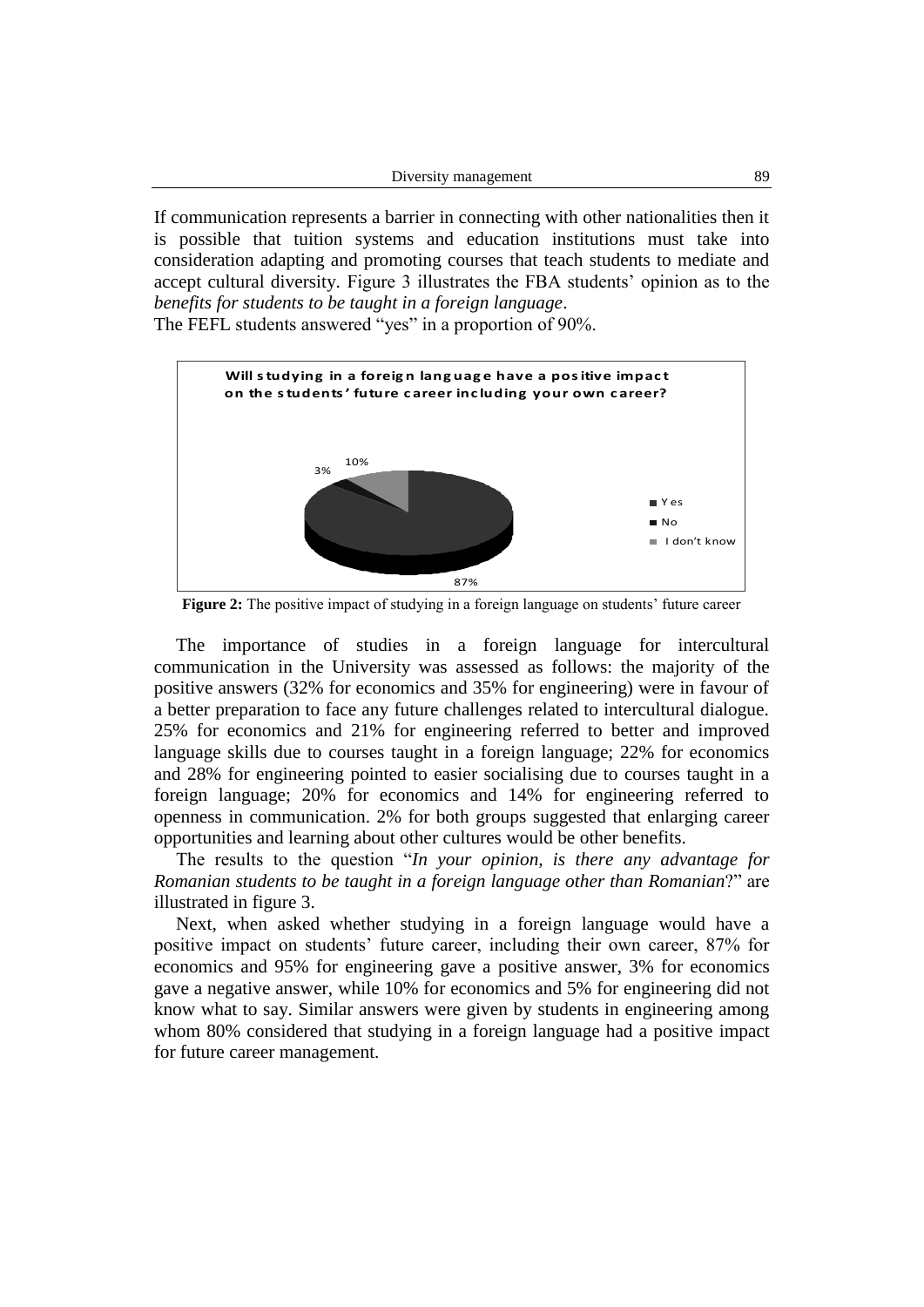

**Figure 3:** Students' opinion on the advantage of studying in Romanian

By providing this information, students acknowledge that studying in a foreign language is important and directly ensures future advantages for themselves and for any person in general. *While students asserted that they had become more skillful in communicating cross-culturally, not all of those who answered positively were capable of identifying such advantages*.

Those who gave a positive answer were asked to say what this positive impact could mean. The results are in table 2:

| Positive impact                                                                                                                        | Answers from<br><b>FAB</b> students | Answers<br>from FEFL<br>students |
|----------------------------------------------------------------------------------------------------------------------------------------|-------------------------------------|----------------------------------|
| better business and economic skills due to the<br>international content of the academic curricula                                      | 27%                                 | 13%                              |
| more knowledge acquired due to the international<br>content of the academic curricula                                                  | 17%                                 | 31%                              |
| better communication skills<br>adapted to<br>an<br>internationalized economy and global markets                                        | 35%                                 | 34%                              |
| professors usually have a large international<br>experience that will be translated into better teaching<br>methods and more knowledge | 14%                                 | 9%                               |
| professors usually have a large international<br>experience that will be translated into the skills<br>acquired                        | 7%                                  | 13%                              |

**Table 2.** Distribution of answers regarding a positive impact on the students' future career to study in a foreign language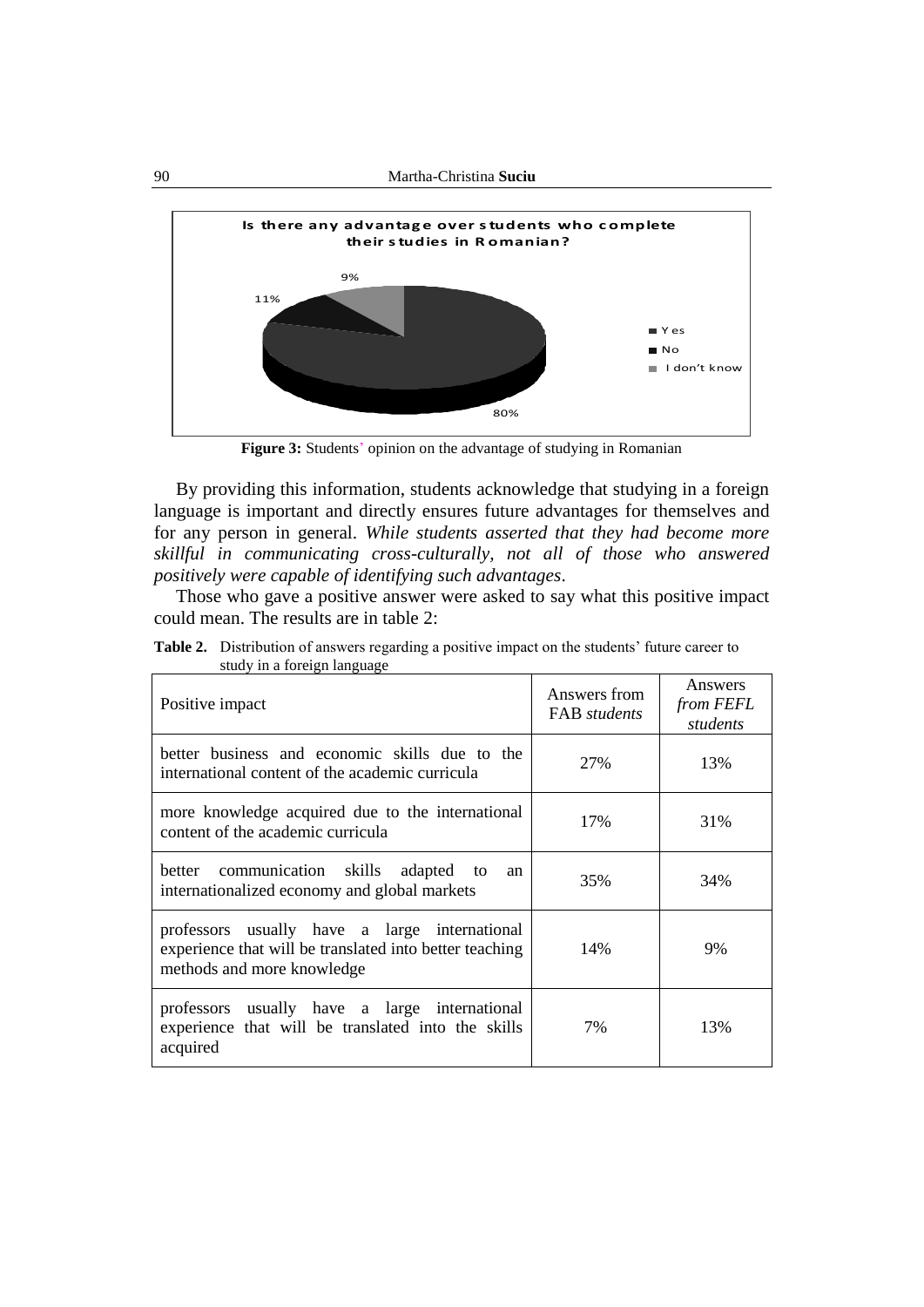| Diversity management |  |
|----------------------|--|
|----------------------|--|

A great number of positive answers on better communication skills and better business and economic skills reflect the fact that learning in a foreign language helps build intercultural knowledge competences. Also, a large amount of positive answers referred to knowledge acquired due to the internationalisation of the academic curricula, which reflects a positive trend for the future.

Most of the answers when asked *what the importance of studying in a foreign language in achieving intercultural communication in university is*, were "*we feel better prepared to face any future challenges related to intercultural dialogue*" (35% for economics and 34% for engineering). 83% of the respondents for economics and 80% for engineering agreed that interaction with foreign students can bring more benefits for intercultural dialogue and sensitivity as well as career management and development than interaction with just Romanian students figure 4.



**Figure 4:** Answers of students from FAB to the question *"Interaction with foreign versus Romanian students benefits for intercultural dialogue and career management and development*?"

The respondents were asked *what should be done to promote recognition, acceptance and stimulation of cultural diversity and intercultural dialogue in their university*.

Their suggestions were: language improvement; intercultural workshops; drama classes; activities for stimulating intercultural dialogue; intercultural events; equal treatment; more programmes for students; programmes with many foreign universities; cultural diversity courses; programmes for cultural sensitivity; international fairs; teamwork; multicultural teams; building connections with people all over the world; sport events; extracurricular activities involving teamwork; transfer of students; international credits; more socialization; more scholarships abroad; mixed teams. The main purpose of the question was to make the transition from dialogue to empowerment and action. Given the answers, we can conclude that the students surveyed are open to intercultural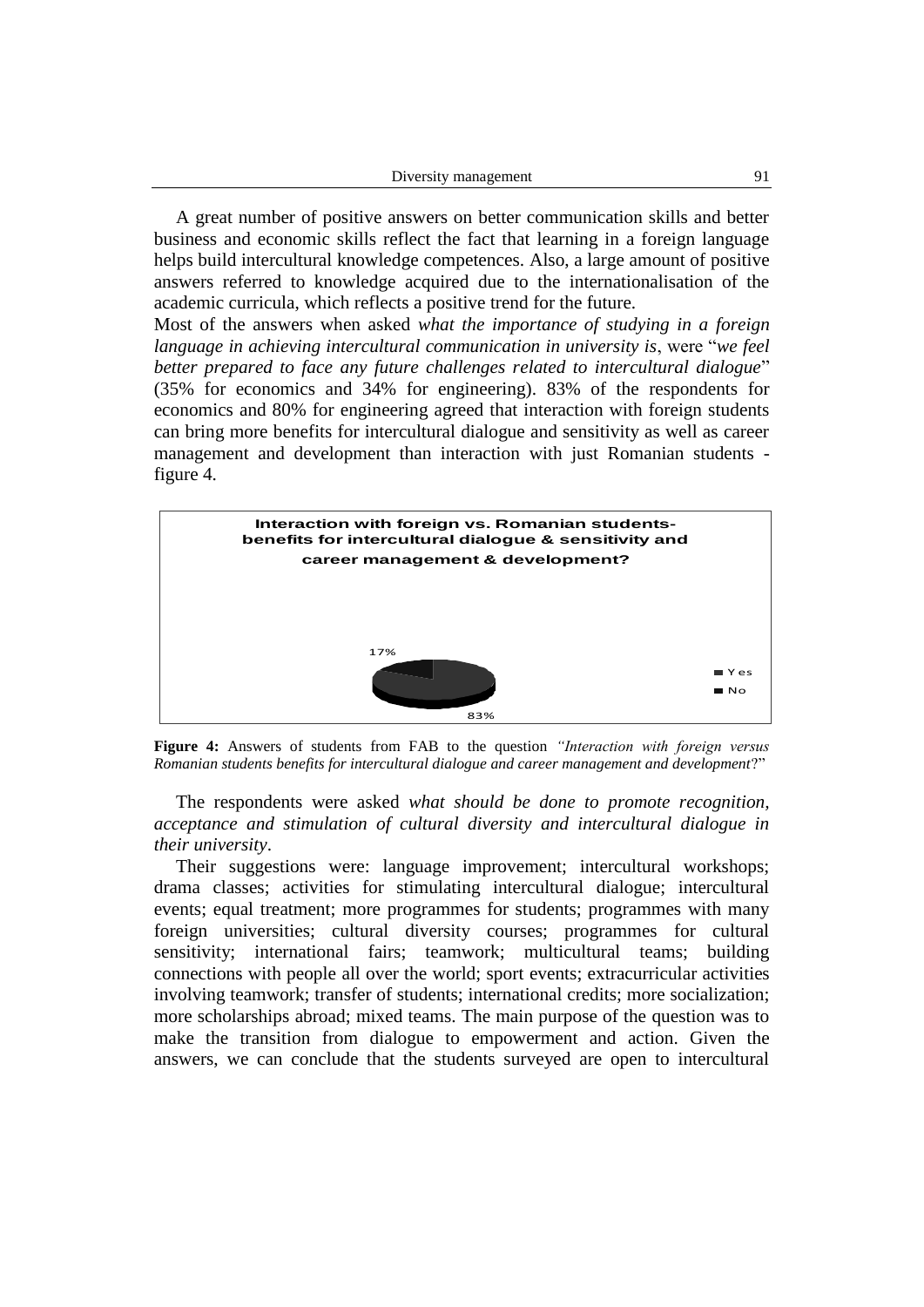experiences and their creativity and open-mindedness is stimulated by interactive exposure.

83% of the students in economics and 79% of the students in engineering said they identified differences in attitude, mentality and behaviour at students of other nationalities; 11% said they did not notice any such differences, while 6% remained neutral. Those having identified differences said that these differences consisted in attitude and mentality (57% for economics and 56% for engineering), embodiment of knowledge (15% for economics and 22 % for engineering), objectives (21% for economics and 15% for engineering) and mission (7% for both categories of students). According to the respondents' opinion, *working and studying in a cultural diverse environment* favourable to *KM, creative and innovative management and intercultural dialogue* can lead to: more opportunities to manifest in a creative way (35% for economics and 30% for engineering); using the innovation potential in a more operational way (13% for economics and 22% for engineering); resourceful work outcomes, including career and personal development (52% for economics and 48% for engineering).

When asked on what should students focus more in order to make the best of the intercultural dialogue work in favour of stimulating creative and innovative potential of foreign students, their answers were: displaying an inclusive and supporting behaviour (33% for economics and 29% for engineering), forming diverse teams (23% for economics and 17% for engineering), having an international experience of their own in order to understand cultural diversity (19% for economics and 15% for engineering), asking for their help (11% for economics and 17% for engineering), just being tolerant (9% for economics and 11% for engineering), learning their language (5% for economics and 11% for engineering).

### **Conclusions**

The students were very confident and said that studies in foreign languages like English could contribute to making them *feel better prepared to face any future challenges.* Some suggested that intercultural competences and dialogue could be a means of better adapting to a foreign country, as well as an opportunity to study topics of professional interest in the original language. *The interpersonal aspect* was not ignored either, as many students mentioned *socializing easier* as a plus of studies in foreign languages, while a lot of students remarked that students participating in such studies were *much more open to communication*.

We consider that more work is still needed on various fronts: *first*, making people and universities aware of what they can gain from *lifelong learning, investing in language training* and adopting a strategic approach to *KM based* on *intercultural dialogue* and *competences*. S*econd*, as English is seen more as a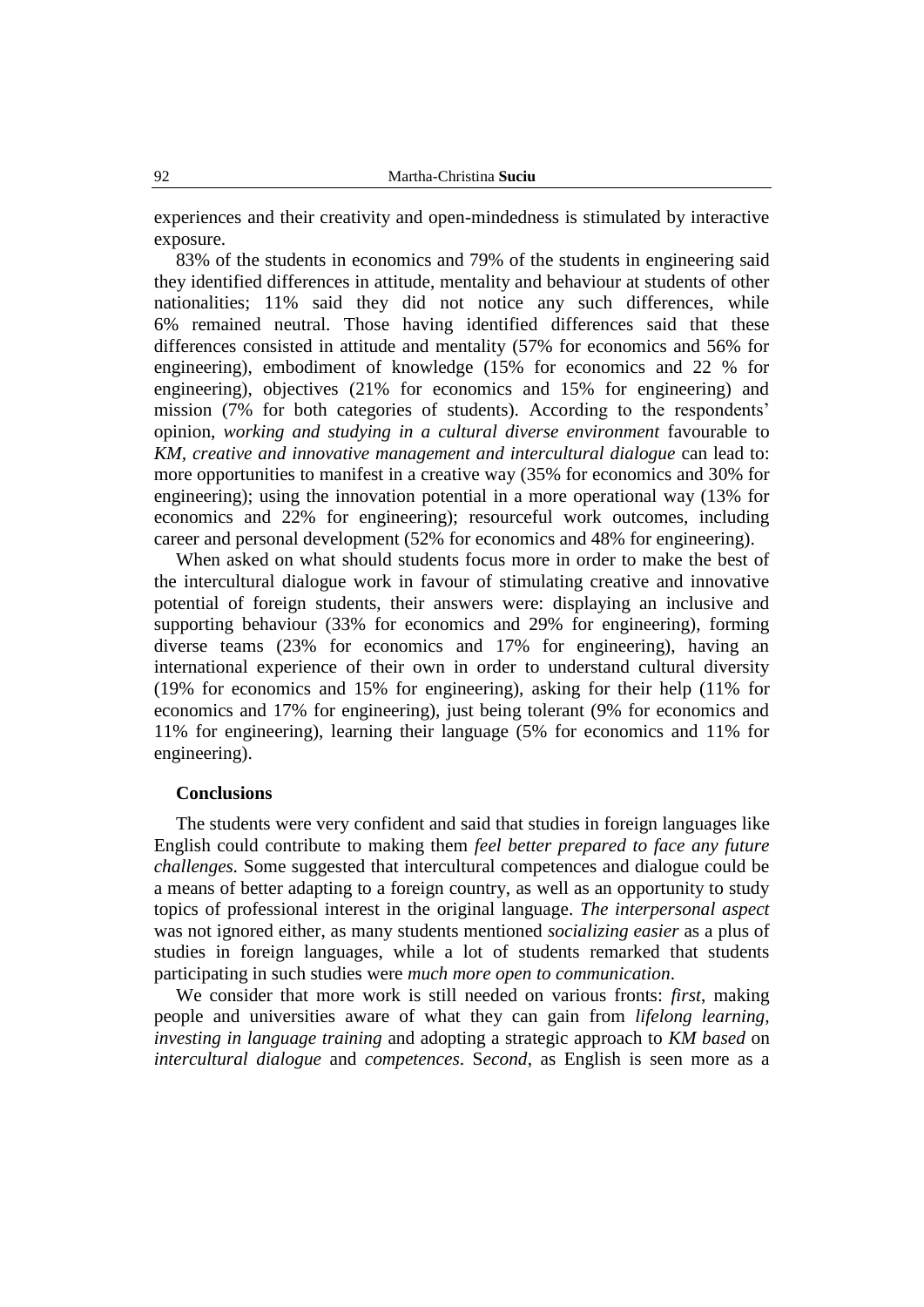*'basic competence'* that everyone needs on the labour market, the education sector should encourage students to add it to their portfolio of skills.

Despite the fact that our study is not meant to be a comprehensive one, it is a first step in analyzing such issues in a country like Romania. Moreover, we consider there is still much room for further research in the field of KM, intercultural dialogue*,* intercultural competence, intercultural sensitivity and effectiveness, cultural diversity etc., especially in the context in which Romania has become more open for foreign students and international approaches. Obviously, even this study is going to have a follow-up, as it is part of a research project that is to unfold for another two years.

# **R E F E R E N C E S**

[1] J. W. Berry, 1989, *Acculturation et adaptation psychologique*. In J. Retschitykz, M. Bossel-Lagos et P. Dasen (Eds) La recherche interculturelle. L'Harmattan;

[2] J. W. Berry, Y. H. Poortinga, M. H. Segalll, P. Dasen, 1992, *Cross-cultural psychology – Research and applications*. Cambridge University Press;

[3] G - M. Chen and W. J. Starosta, 1996, *Intercultural communication competence* A synthesis. In "Communication Yearbook" 19, pp 353-383;

[4] P. Cowleynd AND Barbara Hanna, 2005, *Cross-Cultural skills-crossing the disciplinary divide*, in "Journal of Language and Communication", Vol 25, pp 1-17;

[5] S. Gento and A. Medina, 2008 "School Effectiveness by Student 's Flexible Grouping in *Intercultural Context‖, [www.eera-ecer.eu/publication-database](http://www.eera-ecer.eu/publication-database) Conference* ECER, From Teaching to Learning?;

[6] C. Giordano, 1997, *Affiliation, Exclusion and the National State: "Ethnic Discourses" and Minorities in East Central Europe*. In H.-R. Wicker (ed.) Rethinking Nationalism and Ethnicity. Berg;

[7] E. C. Globetti, G. Globetti, C.l. Brown and R. Smith, 1993, "*Social interaction and multiculturalism*" in "*NASPA Journal*", 30 (3), pp 209-218;

[8] J. Figel, 2008, *Intercultural dialogue as a long–term priority for the EU,* Ljubljana;

[9] R. T. Halualani, 2008, "*How Do Multicultural University Students Define and Make Sense* 

*of Intercultural Contact? A Qualitative Study*" in *―International Journal of Intercultural Relations‖* Vol 32, pp1-16;

[10] R. T. Halualani, A. Chitgopekar, J. Huynh, T. A. Morrison and P. S. Dodge, 2004,"*Who's interacting? Andwhat are they talking about?—intercultural contact and interaction among*